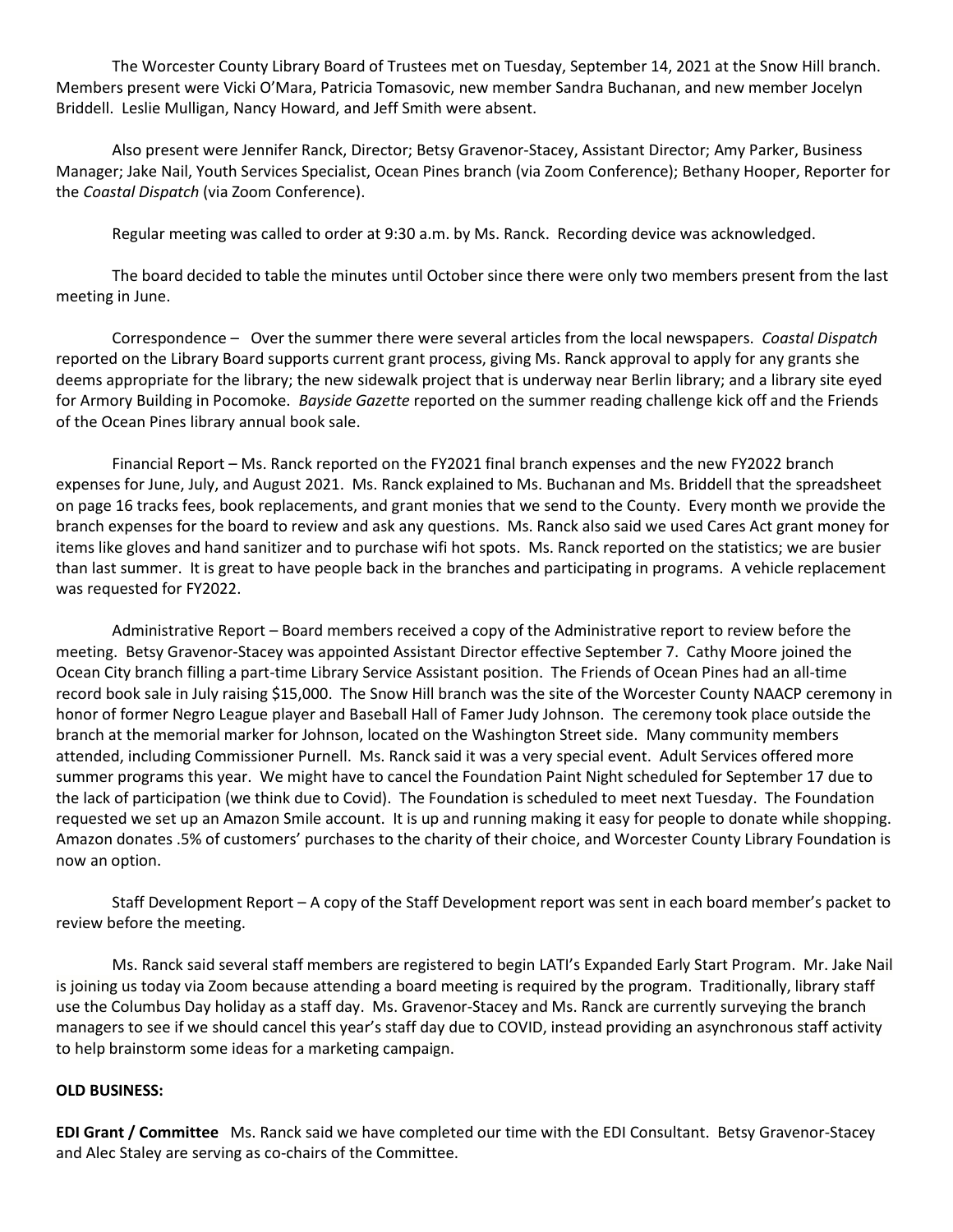Worcester County Library Board of Trustees Minutes, September 14, 2021 Page 2

**Pocomoke Project** On Tuesday, September 7, The County Commissioners approved an agreement with the City of Pocomoke regarding the Armory. Ms. Ranck said the site is downtown and across from the Community Garden. If the City is awarded a grant to complete clean-up of the site, the City will give the site to the County for a new library building. The City will know if the grant was approved in November 2021. Ms. Buchanan asked if there is an architect. Ms. Ranck explained that Jeff Schoellkopf has worked on several preliminary sketches. Ms. Ranck said the Pocomoke branch is 51 years old and needs major replacements.

## **NEW BUSINESS:**

**Appoint Officers** We will table this until the next meeting in October.

**Facility Plan** Eastern Shore Regional Library (ESRL) was awarded a grant to help the eight member libraries update their facility plans. The last plan was finalized in January 2013. A current plan is required for the State Library Capital grant application.

**ESRL Board Restructuring** Ms. Ranck said the Eastern Shore Regional Library (ESRL) is located in Salisbury and is mandated by state law to serve the eight county library systems on the shore. The organization handles our daily deliveries, IT support, and training for library staff. ESRL will be voting to make changes to the organization's board structure to comply with existing State Code. This requires that the Board consist of "two individuals selected by the board of trustees of each participating library system." One solution would be to include the library director and one trustee of each member library to join the board. ESRL meets quarterly and can set up to meet virtually.

**Training - Fair Employment Practices & Reasonable Accommodation: A Primer for Managers & Supervisors** Ms. Ranck is requesting all board members and library supervisors participate in this training. It is a four-hour course; three hours are available online through a webinar and the trainer Christine Walters will attend the October board meeting virtually to wrap up the training and answer questions. Ms. Ranck will send out the link to the board members via email and requested the training to be completed by the October meeting.

**Mobile Library Grant** Ms. Ranck mentioned we had a bookmobile some years ago and service stopped sometime in the 1980s. Worcester Library was awarded a grant to purchase a mobile library unit. Ms. Ranck requested \$175,000 but only received \$100,000. Ms. Ranck showed a photo of the model she is considering with the board. Ms. Ranck visited Centerville several months ago to get an idea of what kinds of vehicles are available. Since the grant will not cover the total cost of the vehicle, but Ms. Ranck has requested a budget encumbrance to cover the difference. Ms. Ranck will hopefully find out in the October County Commissioner's meeting if the encumbrance is approved.

**Budget Transfer Request** Ms. Ranck submitted a budget encumbrance request asking for funds to complete Ocean Pines power-washing, HVAC Repair in the Worcester Room at the Snow Hill branch, and for the library outreach vehicle.

**MOU with Schools** Student cards should be in place sometime in October. A signed MOU was completed on August 31. Students with cards will have access to online resources and be able to use their number to check out three books at one time. The library is very grateful to Jennifer Sills, Worcester County Public School's Coordinator of Library Media Services, for championing this service.

**Capital Improvement Plan** Project requests are due to the County on September 24. The Library will request Pocomoke library funding and new HVAC for the Snow Hill branch to keep both of those projects in the queue.